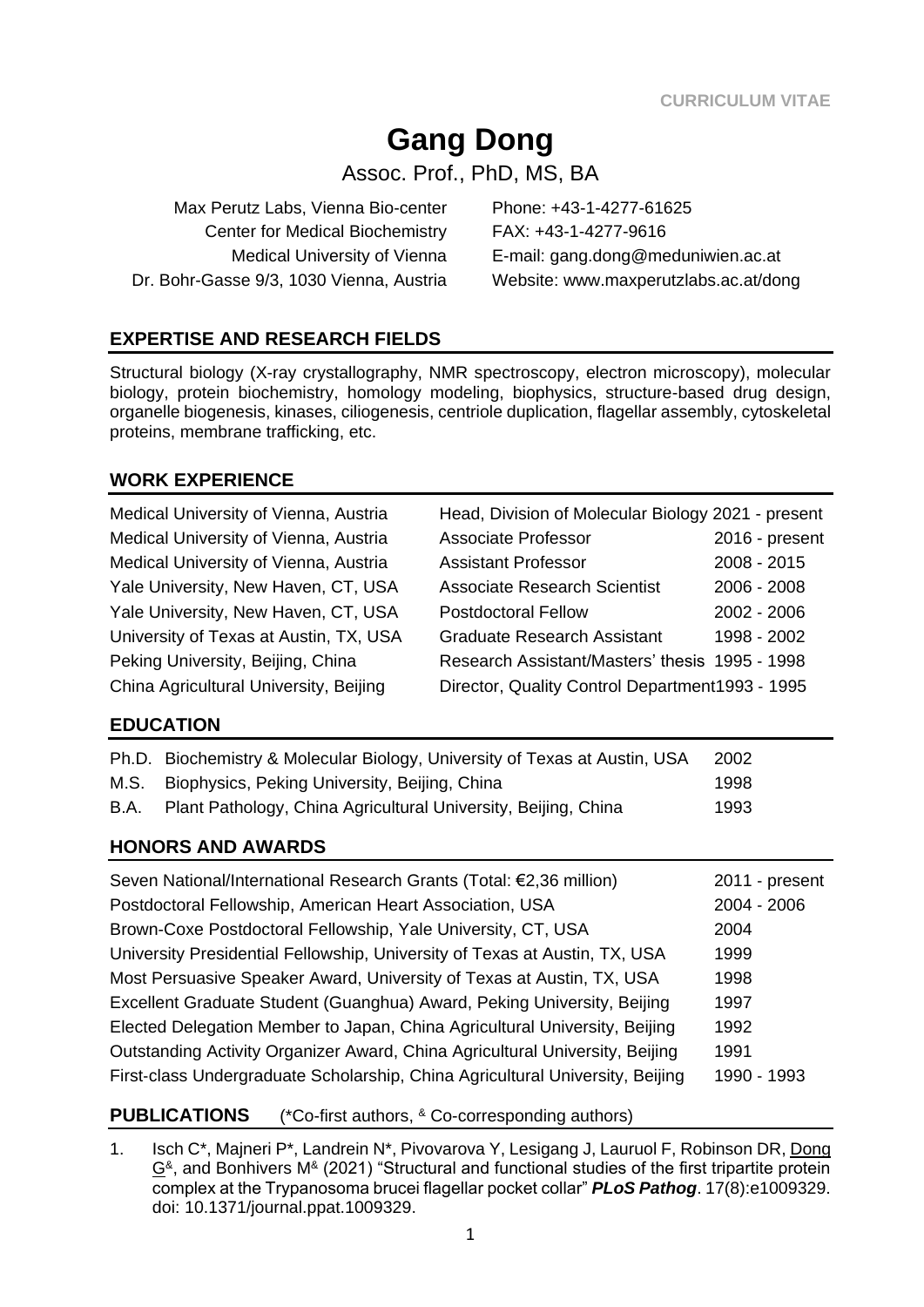- 2. Stepinac E, Landrein N, Skwarzyńska D, Wójcik P, Lesigang J, Lučić I, He CY, Bonhivers M, Robinson DR, and Dong G (2021) "Structural studies of the shortest extended synaptotagmin with only two C2 domains from *Trypanosoma brucei*" *iScience* 4(5): 102422. DOI:10.1016/j.isci.2021.102422.
- 3. Fatalska A\*, Stepinac E\*, Richter M\*, Kovacs L, Pietras Z, Puchinger M, Dong G, Dadlez M, and Glover DM (2021) "A heterotrimer of the Gorab trans-Golgi protein and Sas6 is required for centriole duplication" *eLife* 10:e57241. DOI:10.7554/eLife.57241.
- 4. Vidilaseris K\*, Landrein N\*, Pivovarova Y\*, Lesigang J, Aeksiri N, Robinson DR, Bonhivers M, and Dong G (2020) "Crystal structure of the N-terminal domain of the trypanosome flagellar protein BILBO1 reveals a ubiquitin fold with a long structured loop for protein binding" *J. Biol. Chem.* 295(6):1489-1499. DOI:10.1074/jbc.RA119.010768.
- 5. Pivovarova Y, Liu J, Lesigang J, Koldyka O, Rauschmeier R, Hu K<sup>&</sup>, and Dong G<sup>&</sup> (2018) "Structure of a novel dimeric SET domain methyltransferase that regulates cell motility" *[J.](https://www.ncbi.nlm.nih.gov/pubmed/30148980)  [Mol. Biol.](https://www.ncbi.nlm.nih.gov/pubmed/30148980)* 430(21): 4209-4229. DOI: 10.1016/j.jmb.2018.08.017.
- 6. Siddiqui FA, Cabrera M, Wang M, Brashear A, Kemirembe K, Wang Z, Miao J, Chookajorn T, Yang Z, Cao Y, Dong G, Rosenthal PJ, and Cui L (2018) "*Plasmodium falciparum* Falcipain-2a polymorphisms in Southeast Asia and their association with artemisinin resistance" *J. Infect. Dis.* 218(3): 434-442. DOI: 10.1093/infdis/jiy188.
- 7. Zhou Q, Dong G, and Li Z (2018) "Flagellum inheritance in *Trypanosoma brucei* requires a kinetoplastid-specific protein phosphatase" *J. Biol. Chem.* 293(22): 8508-8520. DOI: 10.1074/jbc.RA118.002106.
- 8. Liang X, Hart KJ, Dong G, Siddiqui FA, Sebastian A, Li X, Albert I, Miao J, Lindner SE, Cui L. (2018) "Puf3 participates in ribosomal biogenesis in malaria parasites" *J. Cell Sci.* DOI: 10.1242/jcs.212597.
- 9. Albisetti A, Florimond C, Landrein N, Vidilaseris K, Eggenspieler M, Lesigang J, Dong G, Robinson DR, and Bonhivers M (2017) "Interplay between the Flagellar Pocket Collar and the Hook complex via a novel microtubule associated protein in *Trypanosoma brucei*" *PLoS Pathog.* 13(11): e1006710. DOI: 10.1371/journal.ppat.1006710.
- 10. Hu H, Majneri P, Kurasawa Y, An T, Dong G, and Li Z (2017) "Functional analyses of the CIF1-CIF2 complex in *Trypanosoma brucei* identify structural motifs required for complex assembly and cytokinesis initiation" *J. Cell Sci.* 130(24): 4108-4119. DOI: 10.1242/jcs.207134.
- 11. Yue P<sup>\*</sup>, Zhang Y<sup>\*</sup>, Zhu Y, Lessigang J, Dong  $G^{\&}$ , and Guo W<sup>&</sup> (2017) "Sec3 promotes the initial binary t-SNARE complex assembly and membrane fusion" *Nat. Commun.* 8: 14236. DOI: 10.1038/ncomms14236.
- 12. Lesigang J and Dong G (2016) "Analysis of the three-dimensional structures of exocyst components" *Methods Mol. Biol.* 1369: 191-204. DOI: 10.1007/978-1-4939-3145-3\_14.
- 13. Florimond C, Sahin A, Byard EH, Vidilaseris K, Dong G, Albisetti A, Landrein N, Dacheux D, Bonhivers M and Robinson DR (2015) "BILBO1 is a scaffold protein of the flagellar pocket in the pathogen *Trypanosoma brucei*" *PloS Pathog.* 11(3): e1004654. DOI: 10.1371/journal.ppat.1004654.
- 14. Dong G (2015) "Building a nine-fold symmetrical barrel: structural dissections of centriole assembly" (Review) *Open Biol.* DOI: 10.1098/rsob.150082.
- 15. Vidilaseris K, Lesigang J, Morriswood B, and Dong G (2015) "Assembly mechanism of *Trypanosoma brucei* BILBO1 at the flagellar pocket collar" *Commun. Integr. Biol.* DOI:10.4161/19420889.2014.992739.
- 16. Shimanovskaya E, Viscardi V, Lesigang J, Lettman MM, Qiao R, Svergun DI, Round A, Oegema K&, and Dong G& (2014) "Structure of the *C. elegans* ZYG-1 cryptic polo box suggests a conserved mechanism for centriolar docking of Plk4 kinases" *Structure* 22(8): 1090-104. DOI: 10.1016/j.str.2014.05.009. [Featured article of the Journal]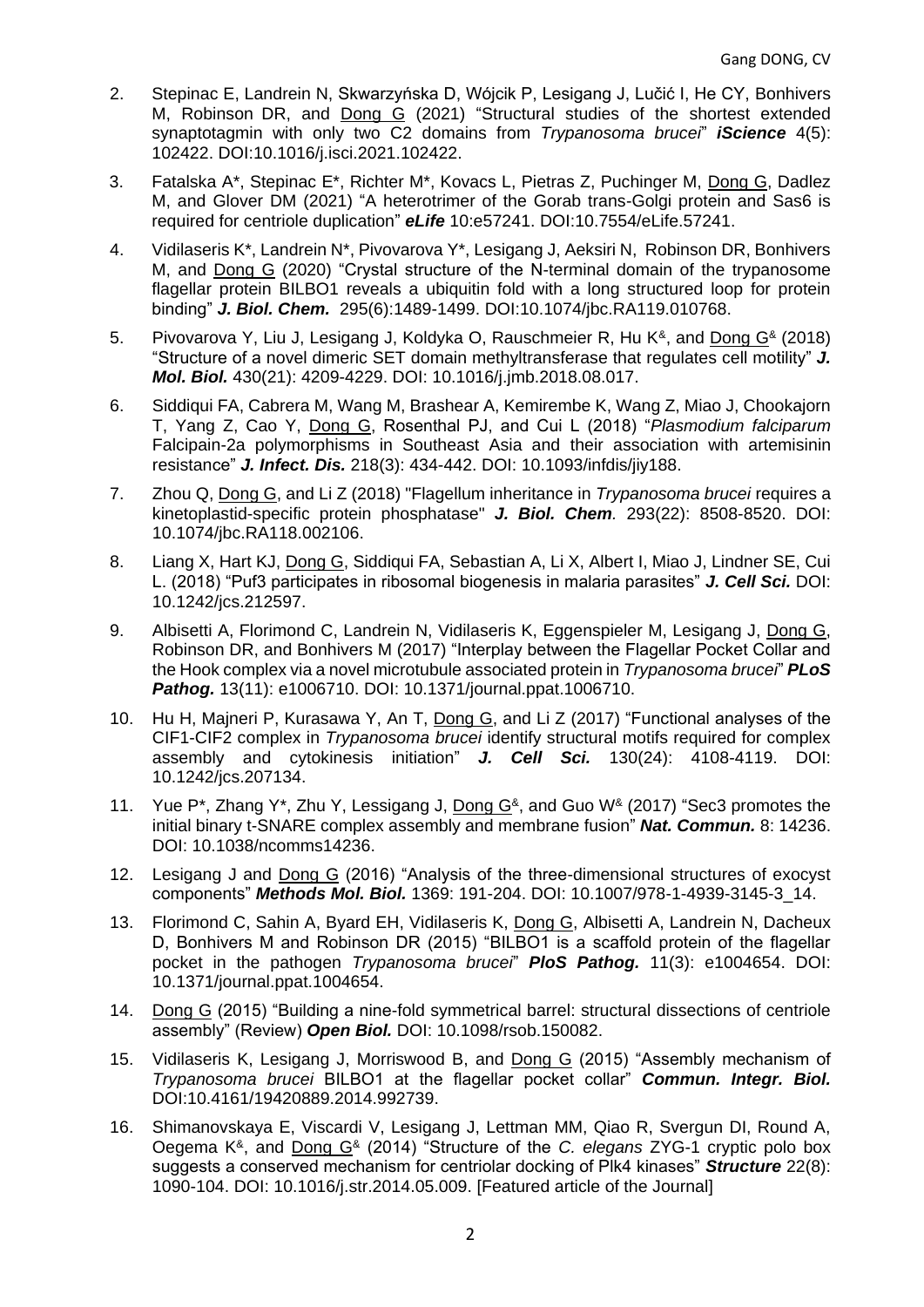- 17. Vidilaseris K, Shimanovskaya E, Esson HJ, Morriswood B<sup>&</sup>, and Dong G<sup>&</sup> (2014) "Assembly mechanism of *Trypanosoma brucei* BILBO1, a multidomain cytoskeletal protein" *J. Biol. Chem.* 289(34): 23870-81. DOI: 10.1074/jbc.M114.554659.
- 18. Vidilaseris K, Morriswood  $B^8$ , Kontaxis G, and Dong  $G^8$  (2014) "Structure of the TbBILBO1 N-terminal domain from *Trypanosoma brucei* reveals an essential requirement for a conserved surface patch" *J. Biol. Chem.* 289(6): 3724-35. DOI: 10.1074/jbc.M113.529032.
- 19. Sealey-Cardona M, Schmidt K, Demmel L, Hirschmugl T, Gesell T, Dong G, and Warren G (2014) "Sec16 determines the size and functioning of the Golgi in the protist parasite *Trypanosoma brucei*" *Traffic* PMID: 24612401 DOI: 10.1111/tra.12170.
- 20. Shimanovskaya E and Dong G (2014) "Expression, purification and preliminary crystallographic analysis of the cryptic polo-box domain of *Caenorhabditis elegans* ZYG-1" *Acta Crystallogr.* F70: 1346-50. DOI: 10.1107/S2053230X14016094.
- 21. Vidilaseris K and Dong G (2014) "Expression, purification and preliminary crystallographic analysis of the N-terminal domain of *Trypanosoma brucei* BILBO1" *Acta Crystallogr.* F70: 628-631. DOI: 10.1107/S2053230X14005743.
- 22. Shimanovskaya E, Qiao R, Lesigang J, and Dong G (2013) "The SAS-5 N-terminal domain is a tetramer, with implications for centriole assembly in *C. elegans*" *Worm* Volume 2, Issue 3, eLocation ID: e25214. PMID: 24778935. DOI: 10.4161/worm.25214.
- 23. Qiao R, Cabral G, Lettman MM, Dammermann A, and Dong G (2012) "SAS-6 coiled coil structure and interaction with SAS-5 suggest a regulatory mechanism in *C. elegans* centriole assembly" *EMBO J.* 31: 4334-4347. DOI: 10.1038/emboj.2012.280.
- 24. Esson HJ, Morriswood B, Yavuz S, Vidilaseris K, Dong G, and Warren G (2012) "Morphology of the trypanosome bilobe, a novel cytoskeletal structure" *Eukaryot. Cell* 11: 761-772. DOI: 10.1128/EC.05287-11.
- 25. Hung KW, Chang YW, Eng ET, Chen JH, Chen YC, Sun YJ, Hsiao CD, Dong G, Spasov KA, Unger VM, and Huang TH (2010) "Structural fold, conservation and Fe(II) binding of the intracellular domain of prokaryote FeoB" *J. Struct. Biol.* 170: 501-512. DOI: 10.1016/j.jsb.2010.01.017.
- 26. Dong G\*, Wearsch PA\*, Peaper DR, Cresswell  $P^{\alpha}$ , and Reinisch KM $^{\alpha}$  (2009) "Insights into MHC class I peptide loading from the structure of the tapasin/ERp57 heterodimer" *Immunity*, 30: 21-32. DOI: 10.1016/j.immuni.2008.10.018. [Featured article, F1000 selection]
- 27. Dong G, Medkova M, Novick P, and Reinisch KM (2007) "A catalytic coiled-coil: structural insights into the activation of the Rab GTPase Sec4p by Sec2p" *Mol. Cell*, 25, 455-462. PMID: 17289591.
- 28. Novick P, Medkova M, Dong G, Hutagalung A, Reinisch KM, and Grosshans B (2006) "Interactions between Rabs, tethers, SNAREs and their regulators in exocytosis" *Biochem. Soc. Trans.* 34: 683-686. PMID: 17052174.
- 29. Menon S, Cai H, Lu H, Dong G, Cai Y, Reinisch KM, and Ferro-Novick S (2006) "mBET3 is required for the organization of the TRAPP complexes" *Biochem. Biophys. Res. Commun.* 350: 669-677. PMID: 17027922.
- 30. Dong G, Hutagalung AH, Fu C, Novick PJ, and Reinisch KM (2005) "Structures of Exo70p and the Exo84p C-terminal domains reveal a common motif" *Nat. Struct. Mol. Biol.* 12: 1094-1100. PMID: 16249794.
- 31. Dong G, Chakshusmathi G, Wolin SL, and Reinisch KM (2004) "Structure of the La motif: a winged helix domain mediates RNA binding via a conserved aromatic patch" *EMBO J.* 23: 1000-1007. DOI:
- 32. Dong G, Noakowski J, and Hoffman DW (2002) "Structure of small protein B: the proin component of the tmRNA-SmpB system for ribosome rescue" *EMBO J.* 21: 1845-1854. PMID: 14976553.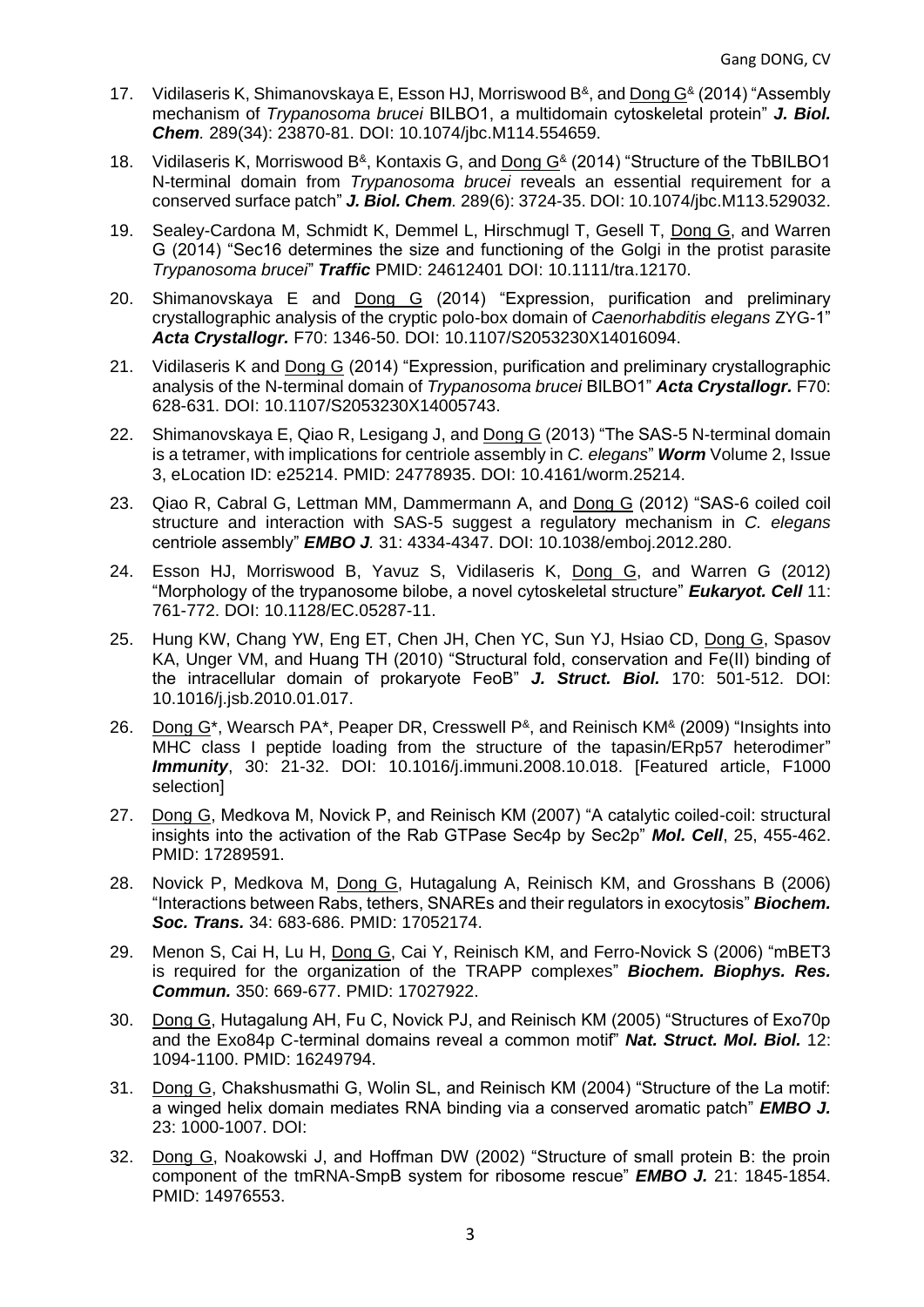- 33. Zhou ZH, Baker ML, Jiang W, Dougherty M, Jakana J, Dong G, Lu GY, and Chiu W (2001) "Electron cryomicroscopy and bioinformatics suggest protein fold models for rice dwarf virus" *Nat. Struct. Mol. Biol.* 8: 868-873. PMID: 11573092.
- 34. Liu S, Dong G, Wei X, and Lu GY (1998) "Crystallization of graylag goose (*Anser anser*) oxy-hemoglobin and preliminary X-ray crystallographic study" *Acta. Biophys. Sinica,* 14: 41-43.

#### **EXTERNAL FUNDING**

- 1. P34880: FWF (Austrian Science Fund) Stand-alone Project "Structural basis of tRNA synthetase-based selfish killer". **€289,418.00** (Total: €603,960.00). Supporting period: 2021-2025. Role: co-PI (collaborator: Dr. Alejandro Burga)
- 2. I4960-B (acronym: Structu-Ring): International Joint Project (FWF-ANRS), "Why and how trypanosomes build a flagellar pocket collar" Sum: **€404,289.90** (Total: €705,485.70). Supporting period: 2020-2024. Role: co-PI (collaborator: Dr. Melanie Bonhivers at the University of Bordeaux, France)
- 3. NIH-R01: National Institutes of Health (United States) Research Project Grant "Mechanism of infectivity acquisition in African Trypanosomes". Sum: **€298,038.00** (i.e. \$345,724.00; Total: \$2,311,805.00). Supporting period: 2019-2024. Role: Sub-award PI (Leading PI: Dr. Christian Tschudi at Yale University)
- 4. W-1258 Doktoratskollegs (DKs): FWF International Doctoral Program "Integrative Structural Biology". Sum: €1,900,000.00 (shared with other six colleagues at the Vienna Bio-Center, approximately **€200,000.00**/group). Supporting period: 2016-2019. Role: Co-PI (Program coordinator: Tim Skern at the Max Perutz Labs Vienna)
- 5. P28231-B28: FWF (Austrian Science Fund) Stand-alone Project "Structural Characterization of ZYG-1 in Centriole Assembly". Sum: **€450,513.00**. Supporting period: 2015-2019. Role: PI
- 6. P24383-B21: FWF Stand-alone Project "Structural studies of the *Trypanosoma brucei* protein TbBILBO1". Sum: **€335,550.00**. Supporting period: 2012-2016. Role: PI
- 7. P23440-B20: FWF Stand-alone Project "Structural Studies of the Intraflagellar Transport Complexes". Sum: **€379,570.00**. Supporting period: 2011-2015. Role: PI
- 8. WWTF (Vienna Science and Technology Fund) Life Sciences Molecular Mechanisms and Methods Call 2009 "Towards sustainable food and bioenergy security for society: Establishing an academic compound screening platform in Vienna to characterize and modulate Strigolactone synthesis in plants". Sum: €640,000.00. Supporting period: 2010- 2013. Role: Research Partner (leading PI: Dr. T. Sieberer).
- 9. American Heart Association (AHA) Long-term Postdoctoral Fellowship, 2004-2006. Sum: \$130,000 (salary plus health insurance and benefits). Role: PI
- 10. Brown-Coxe Postdoctoral Fellowship, 2004. Sum: \$65,000 (salary plus health insurance and benefits). Role: PI

## **TEACHING AND SUPERVISING ACTIVITIES**

- 1. 2020-2022: Lectured "Molecular Machines" in the graduate course "Biochemistry Proseminar (Biochemie Proseminar, 301 164)" (University of Vienna, Austria)
- 2. 2016-2022: Lectured "Protein-DNA Interactions" in the graduate course "Methods in Molecular Biology and Biochemistry" (Medical University of Vienna, Austria)
- 3. 2019-2022: Lectured "Nobel Prize in Chemistry 2017: Cryo-electron microscopy" in the graduate course "Advanced Methods in Cell Biology" (Medical University of Vienna, Austria)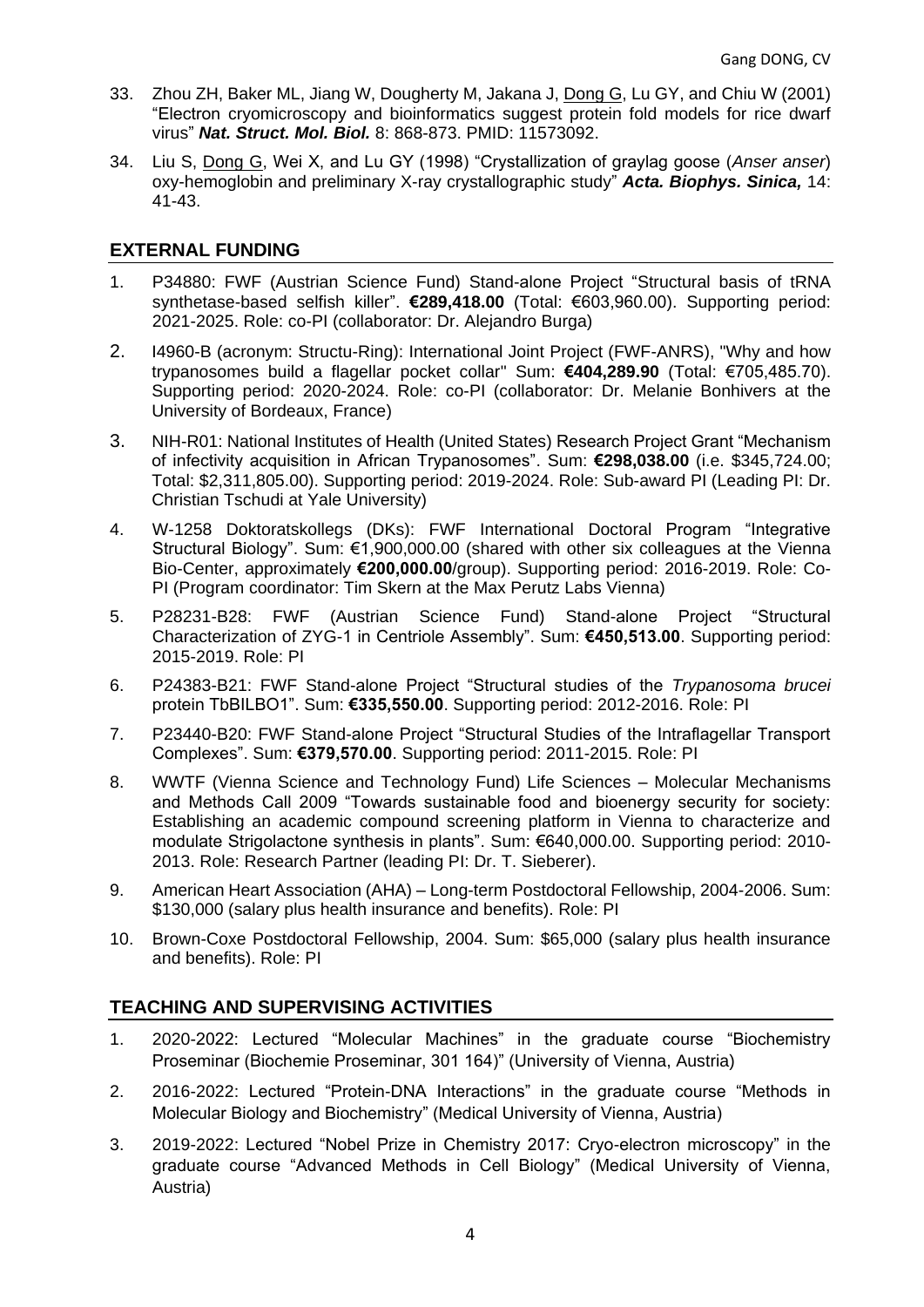- 4. 2009-2022: Hosted and supervised approximately 30 visiting students and scholars
- 5. 2008-2022: Supervised 7 PhD students, 4 Post-docs, 3 technicians and 4 diploma students
- 6. 2015-2020: Lectured "Introduction to X-ray crystallography, SLS and SAXS" in the graduate course "Advanced Biochemical and Biophysical Methods" (University of Vienna, Austria)
- 7. 2010-2018: Lectured "Introduction to Structural Biology" in the graduate course "Advanced Methods in Cell Biology" (Medical University of Vienna, Austria)
- 8. 2016: Lectured "Small angle X-ray scattering" in the Integrative Structural Biology PhD Program (University of Vienna and Medical University of Vienna, Austria)
- 9. 2016: Lectured "Current Topics at VBC" in the Vienna Bio-center (VBC) graduate course series (Vienna Bio-center, Austria)
- 10. 2015: Lectured in the graduate course "Biochemical and Biophysical Validation and Characterization Approaches" (University of Vienna, Austria)
- 11. 2015: Lectured in the graduate course "Biochemical and Biophysical Validation and Characterization Approaches" (University of Vienna, Austria)
- 12. 2014-2016: Taught the experimental course "Protein Biochemistry" (University of Vienna, Austria)
- 13. 2012: Organized and taught lectures in "Structure and Function of Biological Macromolecules" (Vienna BioCenter PhD Program Lecture Series, Vienna, Austria)
- 14. 2006-2007: Coordinated discussions in the graduate course "Biochemical & Biophysical Approaches in Molecular & Cellular Biology" (Yale University, New Haven, CT, USA)
- 15. 2001-2002: Lectured the graduate course *"Biochemistry Laboratory Techniques*" (University of Texas at Austin, USA)
- 16. 2000-2001: Taught the undergraduate practical course *"Techniques in Molecular Biology*" (University of Texas at Austin, USA)
- 17. 1999-2000: Assisted in teaching the undergraduate course *"Evolution and Ecology*" (University of Texas at Austin, USA)
- 18. 1996-1997: Taught undergraduate laboratories of *"Molecular & Biochemical Techniques*" (Peking University, Beijing, China)

#### **INVITED TALKS (last six years)**

- 1. *Modern Cell Biology of Common Pathogens, Accra, Ghana.* Jan 11-17, 2020 (*Honorable Lecturer*).
- 2. *Comparative Cell Biology of Trypanosomatids, Caxambu, Brazil.* Nov 3-7, 2019 (*Keynote Speaker).*
- 3. *Cold Spring Harbor Asia conference on Cilia and Centrosomes. Suzhou, Jiangshu Province, China.* Oct 14-18, 2019.
- 4. *College of Biological Sciences, China Agricultural University.* Beijing, China. July 30, 2019.
- 5. *2 nd Partnership for Structural Biology (PSB) Symposium,* Grenoble, France. July 3-5, 2019.
- 6. *Department of Biological Sciences, National University of Singapore.* May 9, 2019.
- 7. *Department of Biology, Indiana University.* Bloomington, Indiana, USA, April 26, 2019.
- 8. *Department of Molecular, Cellular and Developmental Biology, University of Michigan at Ann Arbor.* Michigan, USA. April 23, 2019.
- 9. *Vienna Bio-Center Annual Recess.* Vienna, Austria. Feb 22-23, 2019.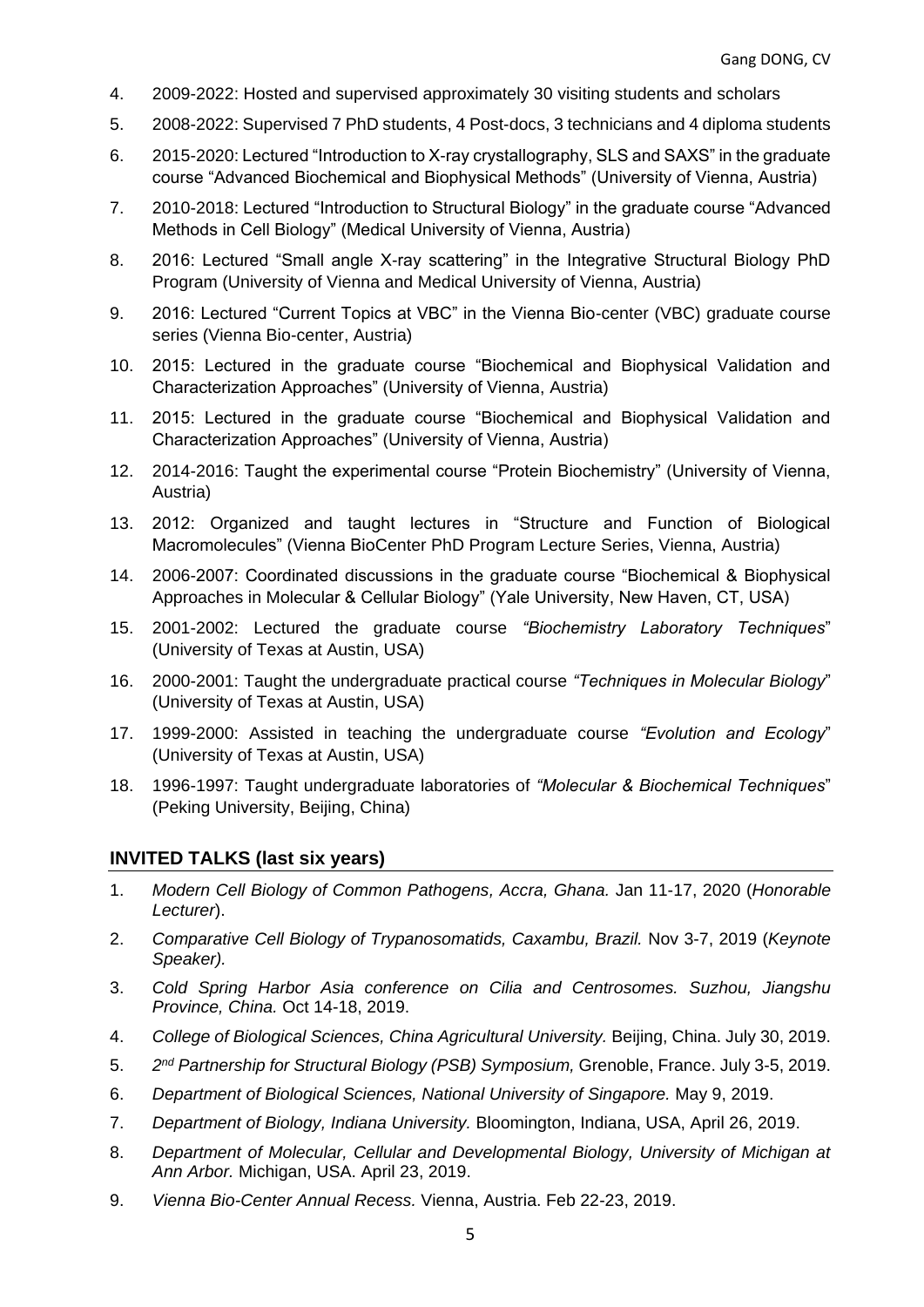- 10. *Faculty Annual Retreat, Max F. Perutz Laboratories.* Vienna, Austria. Nov 23-24, 2018.
- 11. *Physics of Parasitism Meeting.* Wurzburg, Germany. Sept 24, 2018.
- 12. *College of Veterinary Medicine, China Agricultural University.* Beijing, China. Aug 10, 2019.
- 13. *Department of Biological Sciences, National University of Singapore.* May 18, 2018.
- 14. *University of Texas Health Science Center at Houston.* Texas, USA. Apr 3, 2018.
- 15. *Department of Biophysical Chemistry, University of Vienna.* Austria. Nov 17, 2017.
- 16. *Department of Cell and Developmental Biology, University of Wurzburg.* Wurzburg, Germany. Nov 16, 2017.
- 17. *Institute of Pharmacology, Center of Physiology and Pharmacology, Medical University of Vienna.* Vienna, Austria. Nov 3, 2017.
- 18. *University of Science & Technology of China*. Hefei, Anhui Province, China. Sept 14, 2017.
- 19. *High Magnetic Field Laboratory, Chinese Academy of Sciences*. Hefei, Anhui Province, China. Sept 14, 2017.
- 20. *Drexel University*. Philadelphia, Pennsylvania, USA. April 28, 2017.
- 21. *Pennsylvania State University.* University Park, Pennsylvania, USA. April 27, 2017.
- 22. *7 th Kinetoplastid Molecular Cell Biology meeting.* Woods Hole, Massachusetts, USA. April 22-26, 2017.
- 23. *Memorial Sloan Kettering Cancer Center.* New York, USA. Sept 16, 2016.
- 24. *Texas A&M University.* College Station, Texas, USA. Sept 8, 2016.
- 25. *Capital Medical University.* Beijing, China. July 11, 2016.
- 26. *University of Osnabrück.* Osnabrück, Germany. May 19, 2015.

## **COURSES AND CERTIFICATES**

- 1. Participant of the workshop "**Approaches to Mentoring and Publication Strategy for Research Group Leaders**" (2016) Vienna Bio-center, Austria
- 2. Certificate in "**Science - Bridging the Gap**" (2015) Medical University of Vienna, Austria
- 3. Certificate in "**Applying for Academic Jobs in Medicine and Sciences**" (2015) Medical University of Vienna, Austria
- 4. Participant of the two-week course series "**How to Prepare and Write Effective Scientific Reports**" (2007) Yale University, CT, USA

#### **AWARDS RECEIVED BY SUPERVISED STUDENTS/POSTDOCS**

- 1. **Bhawna Chaudhary,** Visiting scholar from India. Ernst Mach Grant (Ref #: MPC-2021- 00047). Funding agents: Federal Ministry of Education, Science and Research (BMBWF); Austrian Agency for International Cooperation in Education & Research (OeAD-GmbH). Sum: €10,450.00. Oct 2021 - July 2022.
- 2. **Paul Majneri,** Master student. Silver Medal of the "2019 Perutz Awards". Dec 2019, Vienna, Austria
- 3. **Emma Stepinac,** PhD student. Best Oral Presentation Prize at the 4th Vienna Doctor School Annual Retreat. June 2019, Salzburg, Austria
- 4. **Dr. Niran Aeksiri,** Postdoc from Thailand. ASEA-UNINET Exchange Postdoctoral Scholarship. Funding agent: Austrian Agency for International Cooperation in Education & Research (OeAD-GmbH), Centre for International Cooperation & Mobility (ICM). Sum: €11,080.00. Jan - Sept 2019.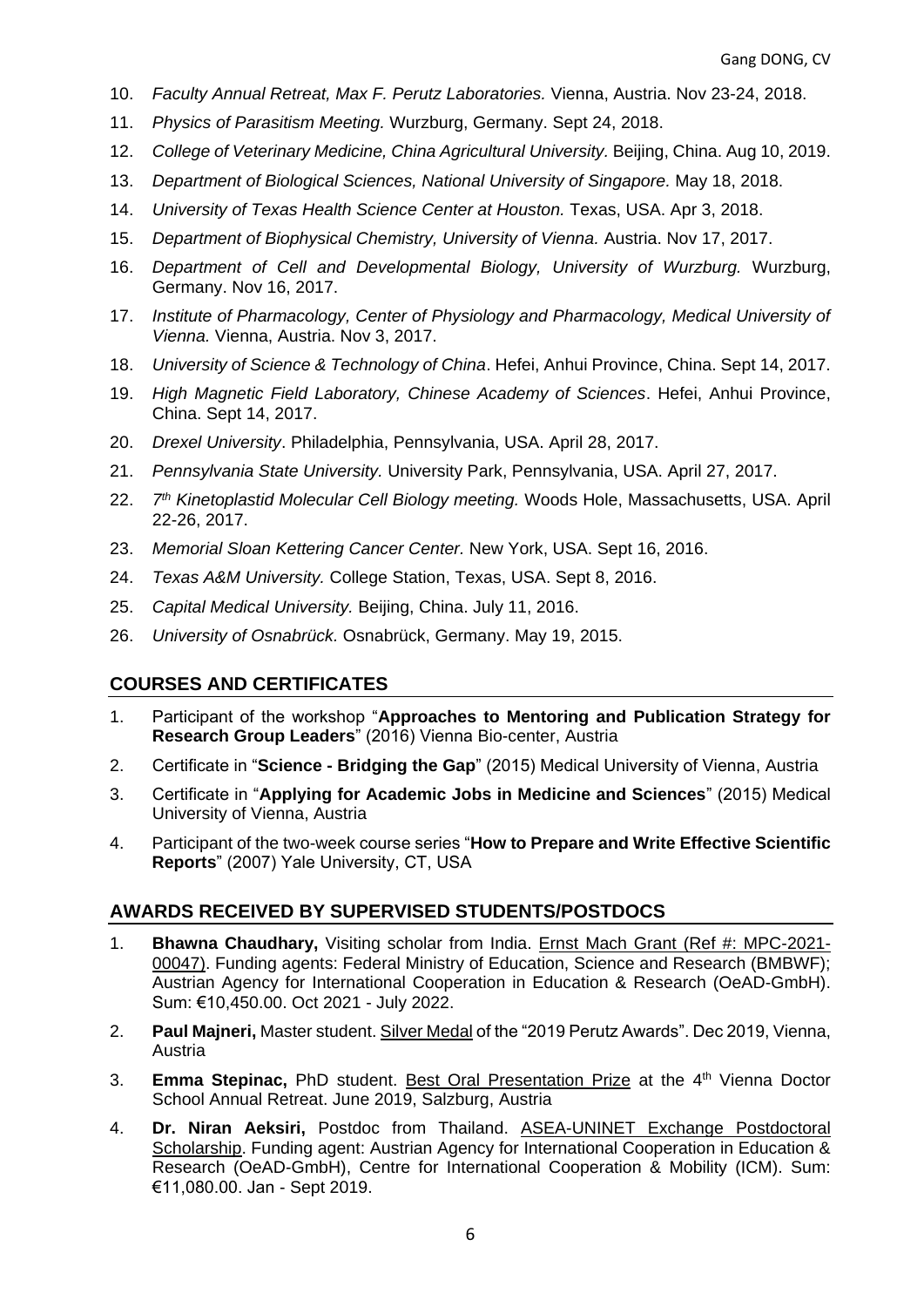- 5. **Emma Stepinac,** PhD student. Silver Medal of the "2018 Perutz Awards". Dec 2018, Vienna, Austria
- 6. **Emma Stepinac, PhD student. Best Poster Prize** at the 3<sup>rd</sup> Vienna Doctor School Annual Retreat. June 2018, Traunkirchen, Austria
- 7. **Dr. Yan Zhang**, Lecturer at the Xinjiang Medical University, China. EURASIA PACIFIC UNINET Exchange Visiting Scholarship. Funding agent: Austrian Exchange Service (OeAD-GmbH), Centre for International Cooperation & Mobility (ICM). Sum: €8,000.00. July - Dec 2016.
- 8. **Johannes Lesigang,** Research Assistant. Bronze Medal of the "2014 Perutz Crystal Awards". Aug 2014, Vienna, Austria
- 9. **Ekaterina Shimanovskaya,** PhD student. Best Poster Prize at the EMBO/EMBL Symposium "Molecular Machines: Lessons from Integrating Structure, Biophysics and Chemistry". 18-21 May 2014, Heidelberg, Germany
- 10. **Keni Vidilaseris,** PhD student. Best Poster Prize at the MFPL Annual Meeting. 2013, Vienna, Austria
- 11. **Keni Vidilaseris,** PhD student. Best Oral Presentation Prize at the CFC2013 annual conference, 2013, Marseilles, France.
- 12. **Keni Vidilaseris,** PhD student. ASEA-UNINET Graduate Scholarship. Funding agent: Austrian Federal Ministry of Education, Science and Culture. Sum: €60,000.00. 2010-2013.
- 13. **Dr. Shentao Li,** Associate Professor at the Capital Medical University, China. EURASIA PACIFIC UNINET Exchange Visiting Scholarship. Funding agent: Austrian Exchange Service (OeAD-GmbH), Centre for International Cooperation & Mobility (ICM). Sum: €5,000.00. April - June 2013.
- 14. **Renping Qiao,** PhD student. Travel Grant & Invited Speaker at the American Crystallographic Association Annual Meeting. 2012, Boston, USA
- 15. **Zhe Feng,** Summer School student. BioRad Best Work Prize at the Vienna Bio-Center Summer School final symposium. 2010, Vienna, Austria
- 16. **Renping Qiao,** PhD student. Practical Training Grant for the Protein Production Platform (P-CUBE). 2009, Grenoble, France.

## **EXTRACURRICULAR ACTIVITIES**

- 1. Coordinator & Leading PI, Block Allocation Group Proposal (BAG-20180001 EC, total 9 Austrian crystallography groups) at the German Electron Synchrotron (DESY) Photon Science Facility (2018 – 2021).
- 2. Coordinator & Leading PI, Austrian Block Allocation Group (BAG) Proposal (total 12 Austrian crystallography groups) at the European Synchrotron Radiation Facility (2016 – 2020).
- 3. Invited Guest Editor, Special Issue "Cilia and Flagella: Structure, Function and Beyond" published in *Cells* (2018 – 2019).
- 4. Invited and hosted approximately 20 national/international speakers at the Vienna Biocenter (2009 – 2019).
- 5. Member of the Vienna Bio-center (VBC) "Best PhD Thesis Evaluation Panel" (2016).
- 6. Steering Committee Member of the "Integrative Structural Biology" PhD program founded by the Austrian Science Fund (2016 – present).
- 7. Invited Guest Editor for the special issue "Cilia and Flagella: Biogenesis and Function" published in *Cells* (2015 – 2016).